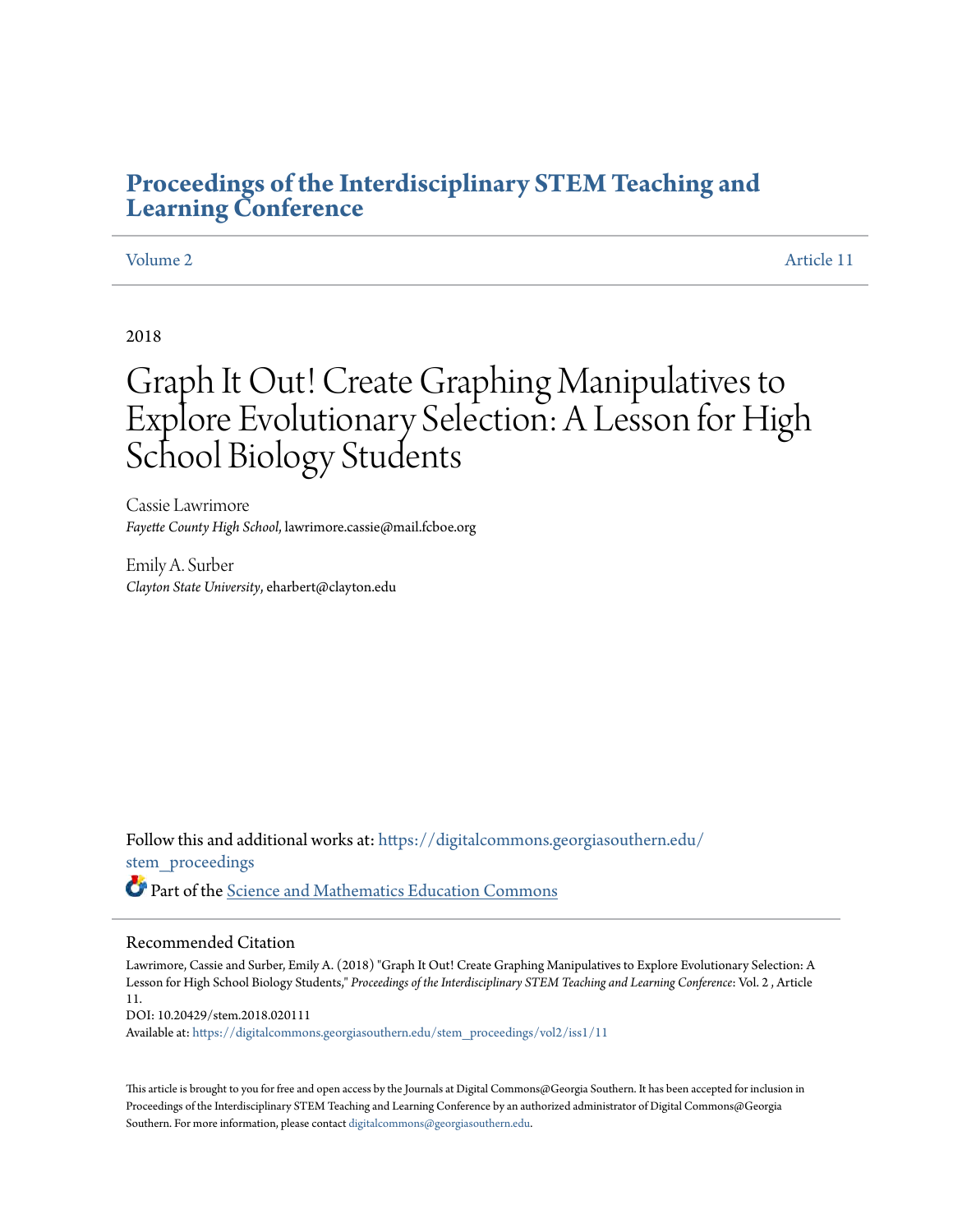# Graph It Out! Create Graphing Manipulatives to Explore Evolutionary Selection: A Lesson for High School Biology Students

### **Abstract**

Students often struggle with the relationship between mathematical graphs and the data they represent. To truly understand types of evolutionary selection, students need to be proficient with several different skills in math, science, and literacy contexts. With math, students must be able to identify variables, design appropriate graphs based on those variables, and convert data to graphical format. With science, students must be able to relate identified variables to scientific classifications and interpret those classifications based on evaluation of the scenarios presented. With literacy, students must be able to comprehend, dissect, and interpret a given passage. This presentation provides a multifaceted approach to teaching about types of evolutionary selection by making and using graph modeling manipulatives. Though the examples provided in this presentation are primarily focused for biology teachers, anyone who teaches students to interpret graph data could find the graphing manipulatives to be a useful tool as well.

### **Keywords**

Graphing Skills, Graphical Interpretation, Modeling, Evolutionary Selection, Secondary Biology

**Creative Commons License [Creative](http://creativecommons.org/licenses/by/4.0/) This work is licensed under a** [Creative Commons Attribution 4.0 License.](http://creativecommons.org/licenses/by/4.0/) Attribution 4.0 License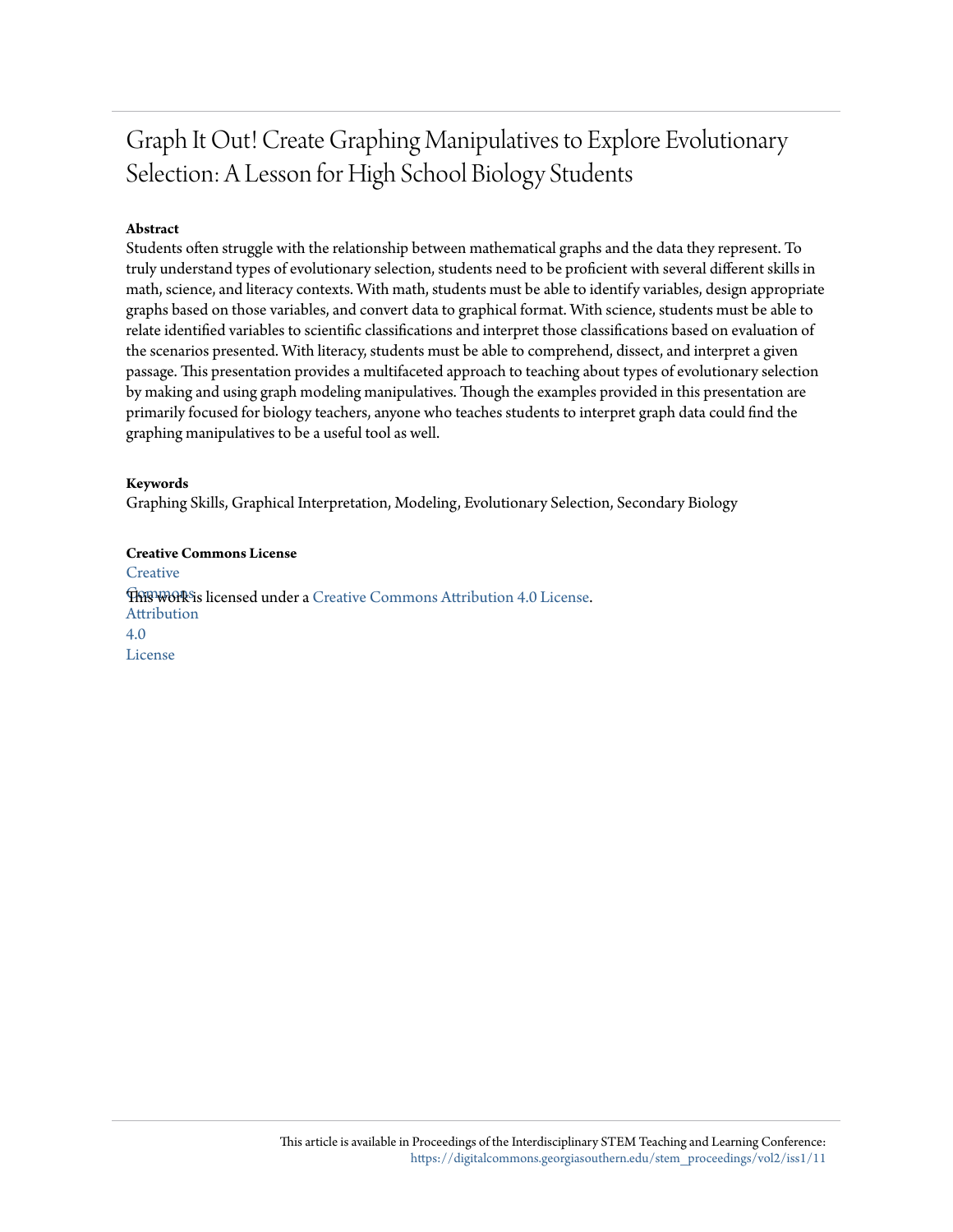#### **Volume 2 | Article 11**

### **Graph It Out! Create Graphing Manipulatives to Explore Evolutionary Selection: A Lesson for High School Biology Students**

Cassie Lawrimore, *Fayette County High School*, lawrimore.cassie@mail.fcboe.org Emily A. Surber, *Clayton State University*, eharbert@clayton.edu

#### **Abstract**

Students often struggle with the relationship between mathematical graphs and the data they represent. To truly understand types of evolutionary selection, students need to be proficient with several different skills in math, science, and literacy contexts. With math, students must be able to identify variables, design appropriate graphs based on those variables, and convert data to graphical format. With science, students must be able to relate identified variables to scientific classifications and interpret those classifications based on evaluation of the scenarios presented. With literacy, students must be able to comprehend, dissect, and interpret a given passage. This presentation provides a multifaceted approach to teaching about types of evolutionary selection by making and using graph modeling manipulatives. Though the examples provided in this presentation are primarily focused for biology teachers, anyone who teaches students to interpret graph data could find the graphing manipulatives to be a useful tool as well.

#### **Keywords**

Graphing Skills, Graphical Interpretation, Modeling, Evolutionary Selection, Secondary Biology

#### **Recommended Citation**

Lawrimore, Cassie and Surber, Emily A. (2018) "Graph It Out! Create Graphing Manipulatives to Explore Evolutionary Selection: A Lesson for High School Biology Students," *Proceedings of the Interdisciplinary STEM Teaching and Learning Conference*: Vol. 2 , Article 11.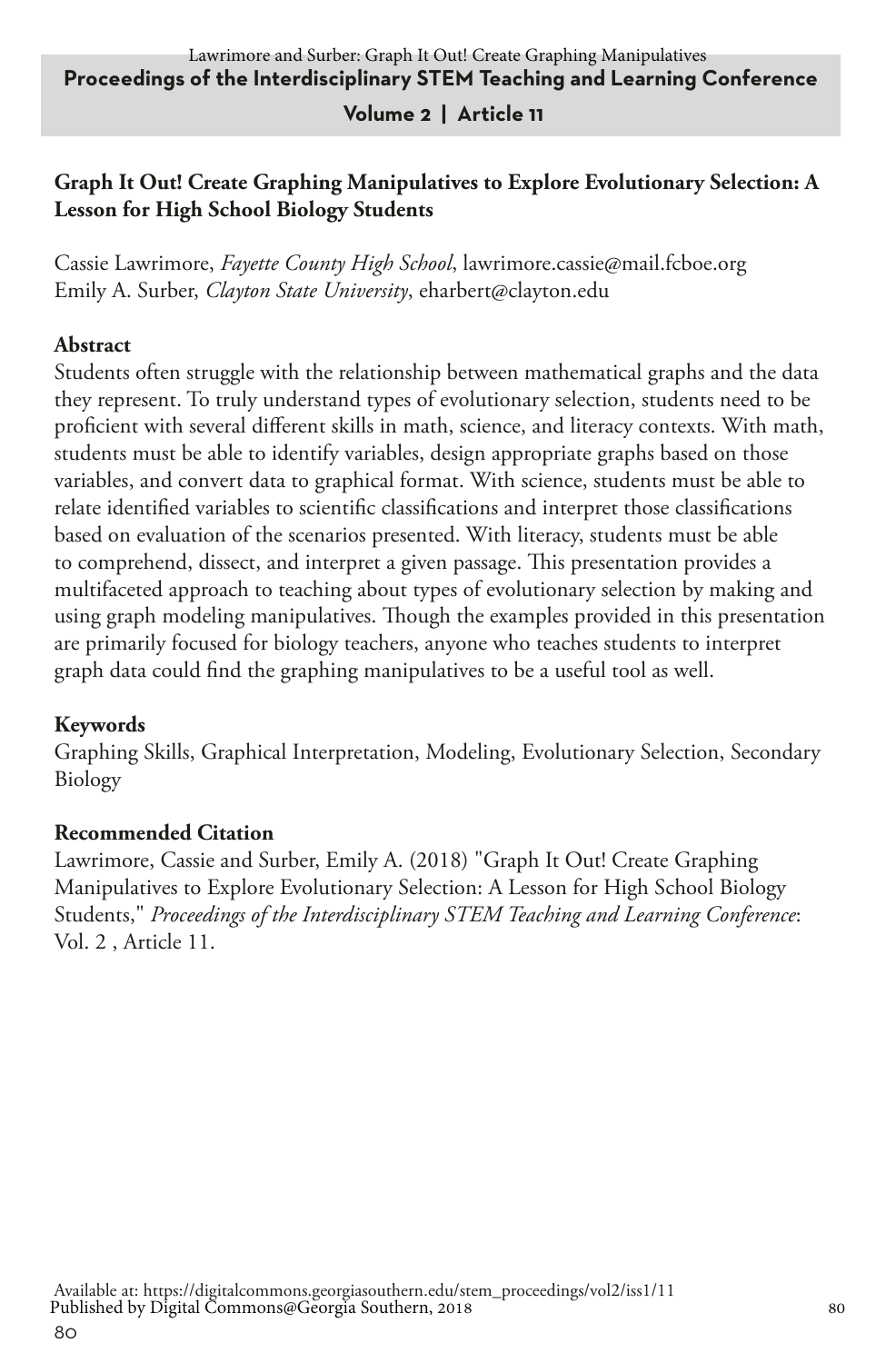## **Introduction** *Proceedings of the Interdisciplinary STEM Teaching and Learning Conference, Vol. 2 [2018], Art. 11*

Students often struggle with the relationship between mathematical graphs and the data they represent (Gültepe, 2017; Roth & Temple, 2014; Tairab & Khalaf Al-Naqbi, 2004). This struggle can carry over into other areas of study that call for an understanding of the correlation between information and representation.

To truly understand types of evolutionary selection, students need to be proficient with several different skills in math, science, and literacy contexts. With math, students must be able to identify variables, design appropriate graphs based on those variables, and convert data to graphical format. With science, students must be able to relate identified variables to scientific classifications and interpret those classifications based on evaluation of the scenarios presented. And with literacy, students must be able to comprehend, dissect, and interpret a given passage.

What makes this following lesson so powerful is that it provides students with a multifaceted approach to learning about types of evolutionary selection by using small groups and graphing manipulatives, in addition to developing each of the skills mentioned previously. This activity is designed to be done after the initial introduction of the concepts and before individual practice.

#### **Making the Graphing Manipulatives**

#### *Necessary materials (for a class size of 30):*

- 1 large foam board (tri-fold presentation size, approximately 36"x48")
- 10 green felt craft squares (8.5"x11" size)
- 1 roll of bright yellow\* yarn (something replaceable)
- 1 roll of purple\* paracord (or strong, waxed cord)
- 1 tube of all-purpose glue
- 1 box cutter or some other razor knife
- 1 black permanent marker
- 1 hot glue gun and glue

*\*The colors listed here are only suggestions because of the contrast. You can use any contrasting colors you prefer.*

### *Assembling the manipulatives*

- 1. Use razor knife to cut foam board into 10 9"x12" size sections.
- 2. Place 1 felt square on each foam board section and adjust accordingly to make the most efficient cuts; do not allow felt to overlap the notches in foam board too much; this will cause folding in the felt when the yarn is added.
- 3. Trace around the edges of the felt squares and then place them off to the side.
- 4. Use the all-purpose glue to affix the felt squares to the newly cut foam board backs. (Reminder: be sure to leave a 1/2" margin of foam board around the edge of the felt sheet)
- 5. Use the box cutter or razor knife to cut notches into the foam board to secure the yarn. Do not cut through the felt. See Figure 1.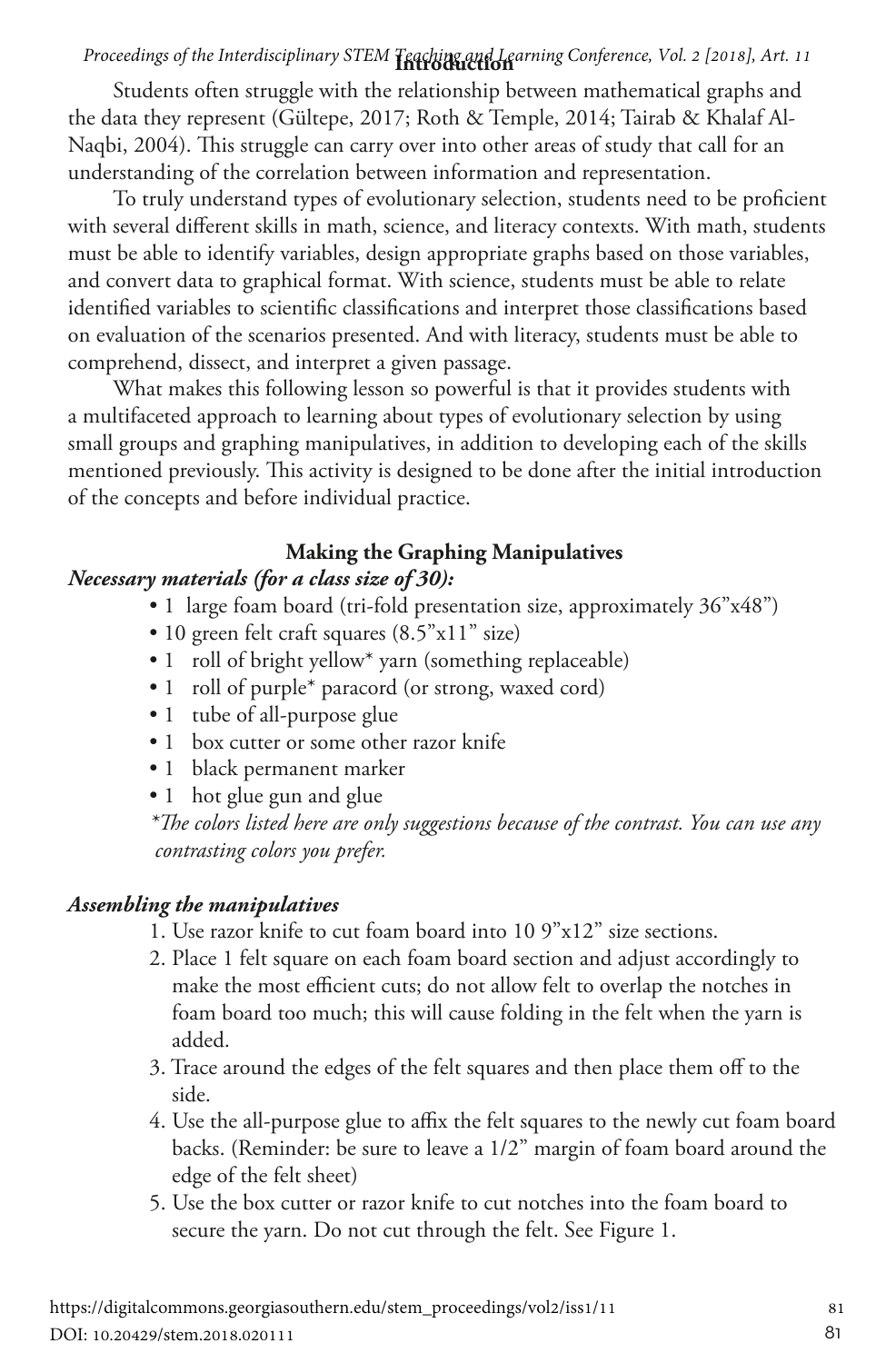Lawrimore and Surber: Graph It Out! Create Graphing Manipulatives

#### **Figure 1.**

- 6. Use the yellow yarn to define the x-axis and y-axis of the graph. Tie the ends on the back of the foam board and either tape or hot glue the knots to the foam board.
- 7. At this point, the manipulative should look similar to Figure 2.

**Figure 2.**



- 8. Sketch a bell curve on the felt in the center.
- 9. Cut a length of paracord approximately 10 to 12 inches long; you will need to be able to tie loops in the ends and still have enough length to create a disruptive selection curve.
- 10. Tie the ends of the paracord into loops around the yarn creating the x-axis. Be sure to leave some space in the loops so the cord can still slide over the yarn.
- 11. Hot glue the knots to prevent unraveling. Be careful not to hot glue the cord to the yarn.
- 12. Repeat with the other 9 units. This should result in 10 manipulatives that look similar to the board pictured in Figure 3.



**Figure 3.**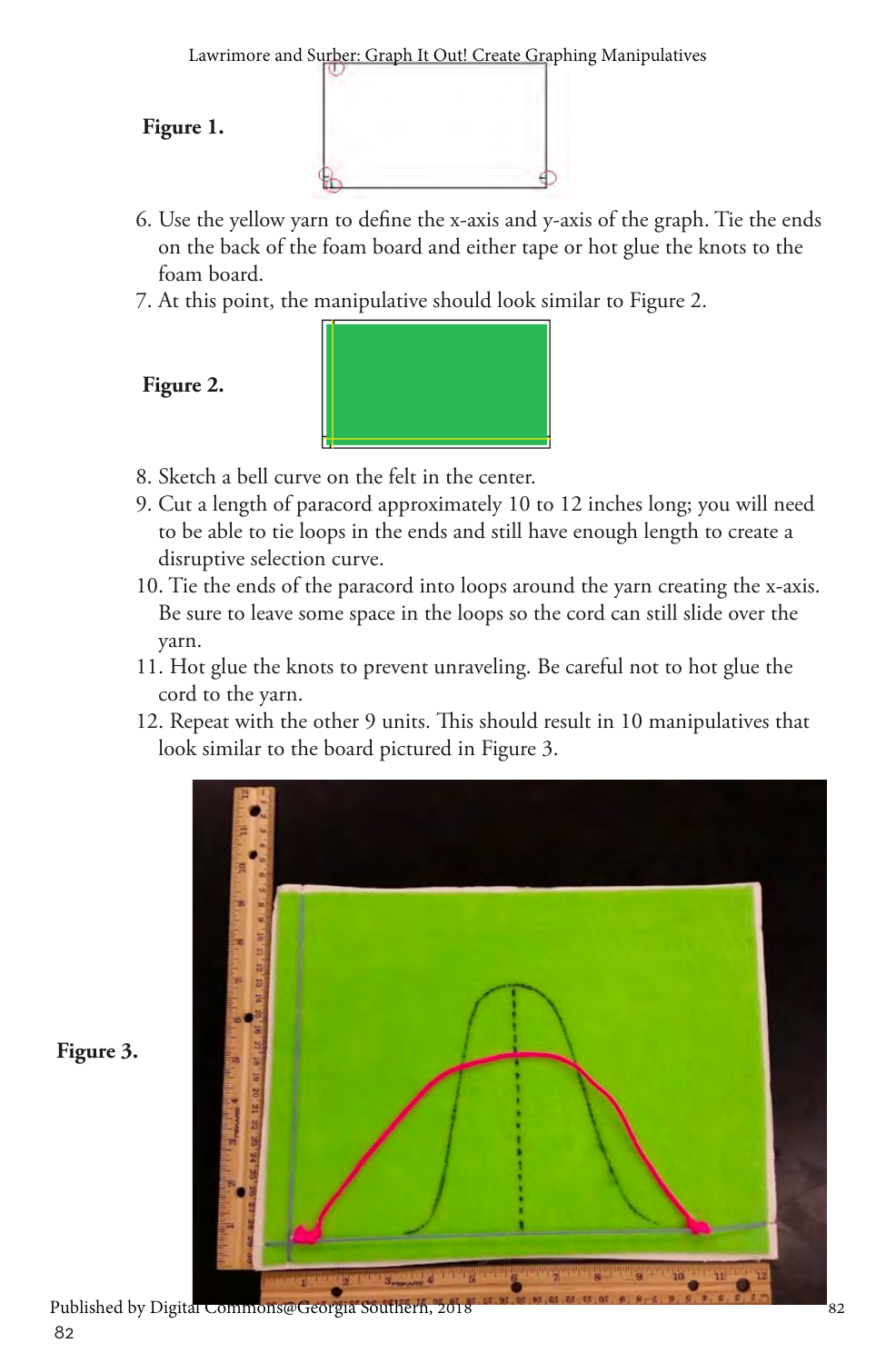## Proceedings of the Interdisciplinary STEM Teaching an**d Learning Con**ference, Vol. 2 [2018], Art. 11

Students of similar skill levels should be assigned to groups of three. This encourages participation by all group members during the lesson. Often when students are placed in a group with a single strong student, the others may tend to not be as open with their ideas. This is especially true with this lesson where students are presented with new information and a novel way of expressing that information.

To begin, the teacher should briefly review the types of selection (stabilizing, selective, and disruptive) with the students and then provide a few possible scenarios. A good starting scenario might be to talk about populations of mice, white, gray, and black living near a volcano. Before a recent eruption, gray mice were selected against. After the eruption, their habitat is now the light gray color of the ash. Both the white and darker mice are easily seen against the light gray volcanic ash, making them more vulnerable to predators. Due to the selection against the white and black mice, the light gray mice have an increase in population because their fur color acts as a camouflage in the ash.

Students should be encouraged to discuss relevant variables within their groups and what population(s) they believe to be present in each scenario to begin with and manipulate their graphs to reflect that initial scenario. In this example, students should start with two different populations at either end of their graph with a dip between the two extremes. (See Figure 4.)



**Figure 4.**

They would then likely want to demonstrate stabilizing selection on their graphs. To do this, they would pull up on the string at the center of the graph to indicate an increasing population with the more moderate trait (i.e. light gray mice). As they pull up on the string, the two beginning population extremes disappear, more clearly illustrating the shift in the population toward more moderate traits over time. (See Figure 5.)



DOI: 10.20429/stem.2018.020111

**Figure 5.**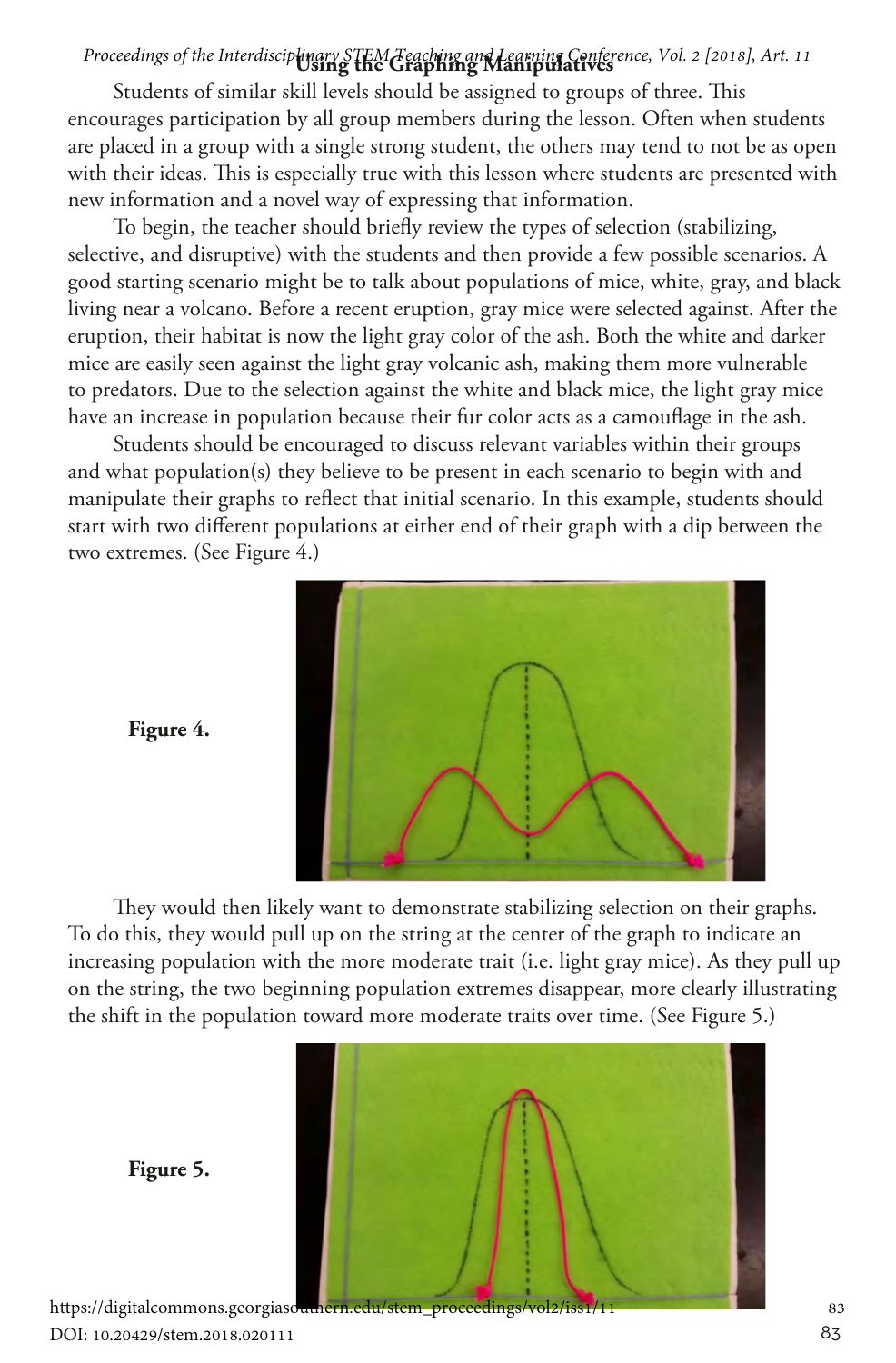This technique can be used to demonstrate Craphing Manipulatives nexample with directional selection, students would pull up on one side of the string on the graph which then causes the height of the original peak to decrease or shift as the new peak is formed (pulled up). (See Figure 6.)



**Figure 6.**

Throughout this activity, the scenarios given are projected onto the screen so that students can re-read the example scenarios as needed. This is helpful because the examples gradually get more and more challenging. At the beginning of this activity, the teacher should read the passage to the class and guide the entire class in identifying the variables together. As the students work through the examples, the teacher should provide progressively less input as to what variables are important for consideration. For the final, more difficult examples, no help is provided other than reading the scenario aloud to the class. To start with, students were generally given two minutes to figure out their response to the scenario and manipulate their graphs accordingly. The time can easily be adjusted based on student need, class length, or speed of advancement through the activity.

Once the timer sounds, each group representative holds up their graph for the class. If there are varying answers from different groups, the teacher should not immediately identify which graph is correct or incorrect. What has typically worked well for this activity is to have a delegate from each group explain the group's rationale. Once the thought processes for all varying answers have been discussed, the class can usually come up with a consensus on what they believe the correct answer to be. Finally, the teacher can verify or provide the correct graph and lead a discussion as to why that particular representation is the most accurate.

#### **Conclusion**

This activity has met with considerable success in the classroom as determined with formative and summative assessments. Students enjoy the hands-on aspect of the graphing manipulatives, but also understand the processes of selection more thoroughly than without. Additionally, the majority of students typically are better able to apply their understanding to pictorial graphical representations after engaging in this activity.

#### **References**

Gültepe, N. (2017). Reflections on High School Students' Graphing Skills and Their Conceptual Understanding of Drawing Chemistry Graphs. Educational Sciences: Theory & Practice, 17(1), 53. doi:10.12738/estp.2016.1.2837 Roth, W.-M., & Temple, S. (2014). On understanding variability in data: a study of Published by Digital Commons@Georgia Southern, 2018